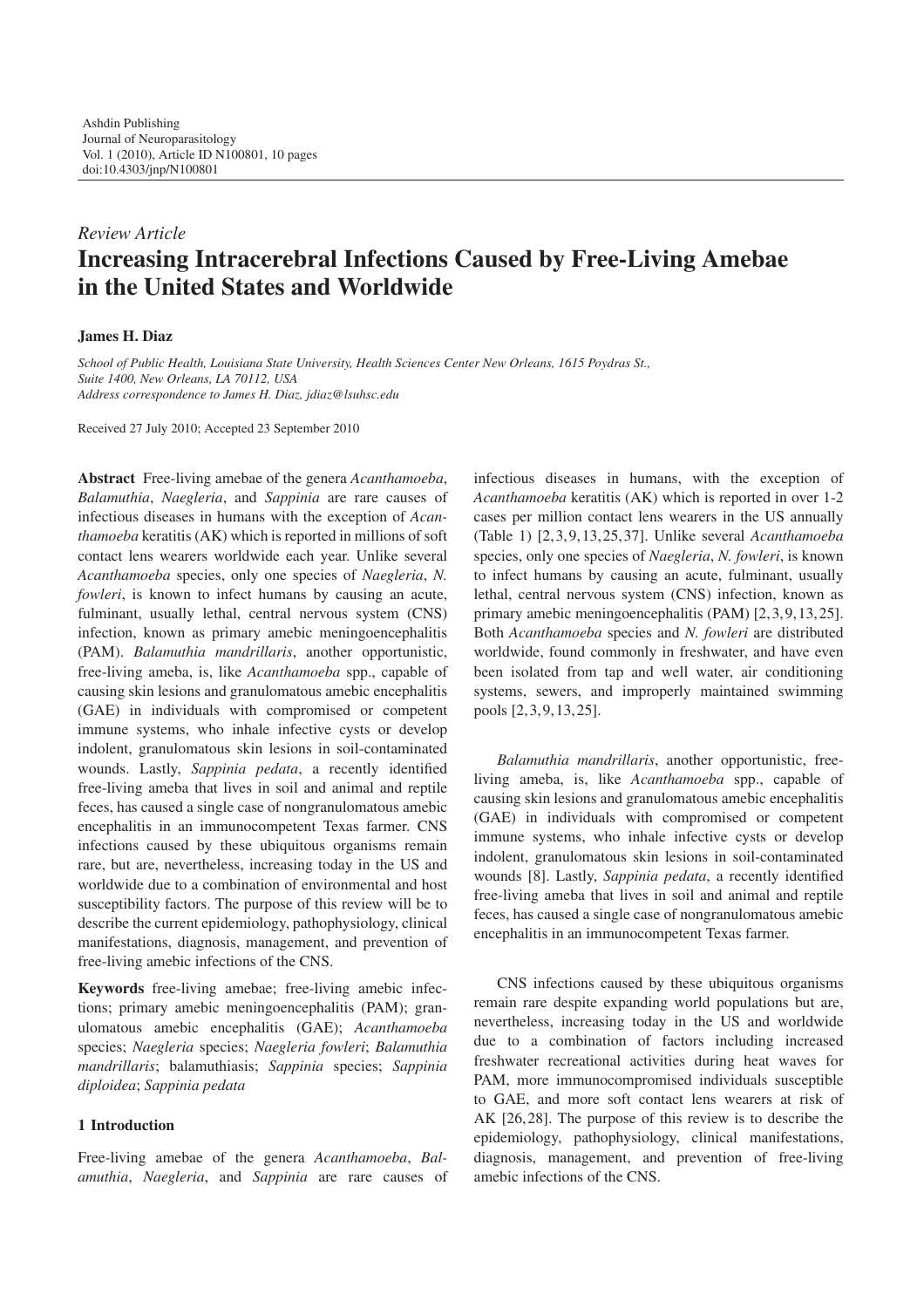| Infections                             | Primary amebic meningoen-<br>cephalitis (PAM)                                                                                                                                                                                                                                 | Granulomatous amebic encephalitis (GAE-2 <sup>o</sup><br>Acanthamoeba or Balamuthia mandrillaris)                                                                      |                                                                                                                                                                                                                                    | Sappinia amebic<br>encephalitis (SAE)                                                                                                           | Acanthamoeba keratitis (AK)                                                                                                                                                                                                                                                |
|----------------------------------------|-------------------------------------------------------------------------------------------------------------------------------------------------------------------------------------------------------------------------------------------------------------------------------|------------------------------------------------------------------------------------------------------------------------------------------------------------------------|------------------------------------------------------------------------------------------------------------------------------------------------------------------------------------------------------------------------------------|-------------------------------------------------------------------------------------------------------------------------------------------------|----------------------------------------------------------------------------------------------------------------------------------------------------------------------------------------------------------------------------------------------------------------------------|
| Pathogens                              | Naegleria fowleri                                                                                                                                                                                                                                                             | Acanthamoeba spp.                                                                                                                                                      | Balamuthia mandrillaris                                                                                                                                                                                                            | Sappinia pedata                                                                                                                                 | Acanthamoeba spp.                                                                                                                                                                                                                                                          |
| Distribution                           | Worldwide in warm freshwa-<br>ter, bottom sediment, & soil                                                                                                                                                                                                                    | Worldwide in freshwater &<br>soil                                                                                                                                      | Worldwide in freshwater &<br>soil; more common in US<br>South & South America                                                                                                                                                      | Demonstrated in soil &<br>tree bark in the US only                                                                                              | Worldwide in freshwater &<br>soil                                                                                                                                                                                                                                          |
| Cases reported<br>worldwide            | 180-200                                                                                                                                                                                                                                                                       | $\leq 200$                                                                                                                                                             | Approximately 150                                                                                                                                                                                                                  | Only 1 case reported                                                                                                                            | 1-2 cases per 1 million contact<br>lens users (US) per year                                                                                                                                                                                                                |
| Seasonal<br>occurrence                 | Summertime or warmest sea-<br>sons                                                                                                                                                                                                                                            | Year-round                                                                                                                                                             | Year-round                                                                                                                                                                                                                         | Year-round                                                                                                                                      | Year-round                                                                                                                                                                                                                                                                 |
| High-risk groups                       | Immunocompetent children &<br>young adults, especially males<br>with histories of freshwater<br>exposures (skiing, wakeboard-<br>ing) within 2 weeks                                                                                                                          | Immunocompromised chil-<br>dren & adults (AIDS, can-<br>cer or chemo, organ or bone<br>marrow transplant, liver or<br>renal failure); rarely in the<br>immunocompetent | Immunocompetent children<br>& adults, most often males<br>with soil exposures (dirt-<br>biking, agriculture) and/or<br>of Hispanic origin; less<br>commonly<br>in<br>immuno-<br>compromised with AIDS or iv<br>drug use            | Immunocompetent<br>farmer with pre-existing<br>sinus infection exposed<br>to aerosols of domestic<br>animal feces                               | Immunocompetent soft con-<br>tact lens users, more often<br>females; use of contaminated<br>contact lens cleaning solu-<br>tions; swimming or showering<br>with soft contact lenses; post<br>corneal trauma                                                                |
| Pathology                              | Trophozoites penetrate nasal<br>mucosa & cribriform plate &<br>migrate via olfactory nerves to<br>olfactory bulbs & tracts along<br>basilar brain to cerebellum                                                                                                               | Hematogenous dissemina-<br>tion from granulomatous<br>skin ulcers or lung granu-<br>lomas, across blood- brain<br>barrier to CNS                                       | Hematogenous dissemination<br>granulomatous<br>from<br>skin<br>ulcers, often facial, or lung<br>granulomas<br>across<br>blood-<br>brain barrier to CNS                                                                             | Aerosolized<br>cysts<br>and/or<br>trophozoites<br>enter nasopharynx &<br>directly invade CNS                                                    | Soil<br>or<br>stagnant<br>water-<br>dwelling<br>infective<br>cysts<br>trophozoites<br>directly<br><b>or</b><br>corneal<br>epithelium<br>invade<br>predisposed by<br>prolonged<br>soft contact use, contaminated<br>cleaning solutions, corneal<br>foreign bodies or trauma |
| Incubation period                      | Mean $5-7$ days (Range $1-16$<br>days)                                                                                                                                                                                                                                        | Weeks to months follow-<br>ing indolent draining skin<br>ulcers, sinusitis, or pneumo-<br>nia                                                                          | Mean 8.5 days (Range 1-<br>30 days) following indolent<br>pneumonia or draining gran-<br>ulomas on the face or upper<br>arms                                                                                                       | Unknown                                                                                                                                         | Unknown & often misdiag-<br>nosed & treated as bacterial<br>or herpetic keratitis or kerato-<br>conjunctivitis                                                                                                                                                             |
| Clinical features                      | Fever, headache, stiff neck<br>(meningismus), nausea, vom-<br>iting, specific cranial nerve<br>dysfunction (altered senses of<br>smell & taste, anisocoria),<br>seizures, disorientation, coma                                                                                | Same as PAM, early mental<br>status changes, visual loss,<br>photophobia                                                                                               | as PAM & GAE<br>Same<br>with<br>early<br>confusion-dis-<br>orientation, nonspecific CN<br>dysfunction                                                                                                                              | Same as PAM, GAE,<br>BAE.<br>with sinusitis,<br>early blurred vision,<br>diplopia, photophobia                                                  | Eye pain & foreign body sen-<br>sation, conjunctival injection,<br>blurred vision, photophobia,<br>excessive tearing                                                                                                                                                       |
| Laboratory studies                     | Trophozoites in CSF wet<br>mounts, stained CSF sediment<br>or brain tissues enhanced by<br>IIF or IFA; N. fowleri DNA by<br>PCR on CSF or unfixed brain                                                                                                                       | Both cysts & trophozoites<br>in fixed, stained brain tis-<br>sue enhanced by IIF or<br>IFA; Acanthamoeba DNA<br>by PCR on CSF or unfixed<br>brain                      | IFA staining of fixed brain tis-<br>sue; PCR for Balmuthia DNA<br>in CSF or brain tissue                                                                                                                                           | Distinctive trophozoites<br>(double)<br>nucleus<br>connected by filament,<br>large<br>contractile<br>vacuole) in stained,<br>fixed brain tissue | Acanthamoeba<br>Cysts<br>and/or<br>trophozoites<br>in<br>corneal<br>fixed,<br>smears;<br>stained<br>corneal<br>scrapings;<br>Acanthamoeba DNA by PCR;<br>confocal<br>microscopy<br>for<br>pathognomonic<br>dendriform<br>epitheliopathy                                    |
| studies<br>Imaging<br>by CT and/or MRI | Nonspecific:<br>basilar<br>leptomeningeal enhancement,<br>intraparenchymal<br>and/or hemorrhagic necrosis;<br>evidence<br>of<br>ICP-cerebral<br>edema, midline shift, cisternal<br>& ventricular compression                                                                  | Nonspecific:<br>Multiple<br>space-occupying<br>lesions,<br>lesions with or without ring-<br>enhancing effects                                                          | Nonspecific: cerebral edema,<br>hydrocephalus,<br>multiple<br>space-occupying<br>&<br>ring-<br>enhancing in<br>&<br>cortex<br>cerebellum                                                                                           | Single<br>solitary<br>large<br>lesion<br>with<br>mass<br>slight<br>ring-enhancing<br>effect-fronto-parietal or<br>temporo-parietal              | Not applicable                                                                                                                                                                                                                                                             |
| Treatment                              | Intravenous (IV) & Intrathecal IV & IT: azoles IV: azoles,<br>(IT): amphotericin B, azoles-<br>fluconazole,<br>itraconazole,<br>miconazole<br>synergistic<br>antibiotics:<br>azithromycin<br>po, rifampin<br>experimental:<br>chlorpromazine<br>other<br>or<br>phenothiazines | flucytosine,<br>pentamidine,<br>rifampin,<br>trimethoprim/<br>sulfamethoxazole<br>experimental: miltefosine                                                            | IV: azoles-albendazole, flu-<br>conazole, itraconazole, pen-<br>tamidine, flucytosine, sulfadi-<br>azine synergistic macrolides:<br>azithromycin, clarithromycin<br>experimental: phenothiazines-<br>thioridazine, trifluoperazine | IV:<br>pentamidine,<br>flucytosine, itraconazole<br>synergistic<br>antibiotic:<br>azithromycin po                                               | Topical: 0.02% chlorhexidine,<br>0.02%<br>polyhexamehtylene<br>biguanide,<br>$1\%$<br>imidazole;<br>PO:<br>azoles:<br>itraconazole,<br>ketoconazole, voriconazole                                                                                                          |
| Outcomes (CFRs)                        | Death within 3-7 days<br>$(> 95\%)$                                                                                                                                                                                                                                           | Usually fatal in immuno-<br>$(90 - 94\%)$ ;<br>compromised<br>immunocompetent children<br>most likely to survive                                                       | Usually fatal ( $\geq 90\%$ )                                                                                                                                                                                                      | 1 survivor in the US                                                                                                                            | Treatment successes, 75-85%<br>vs. failures, 15-25%, which<br>will require corneal transplan-<br>tation or enucleation                                                                                                                                                     |

CFR: Case fatality rate; CSF: Cerebrospinal fluid; ICP: Intracranial pressure; IFA: Immunofluorescent assay; IIF: Indirect immunofluorescence; PCR: Polymerase chain<br>reaction nucleic acid assay; AIDS: Acquired immunodeficie

**Table 1:** Human free-living amebic infections.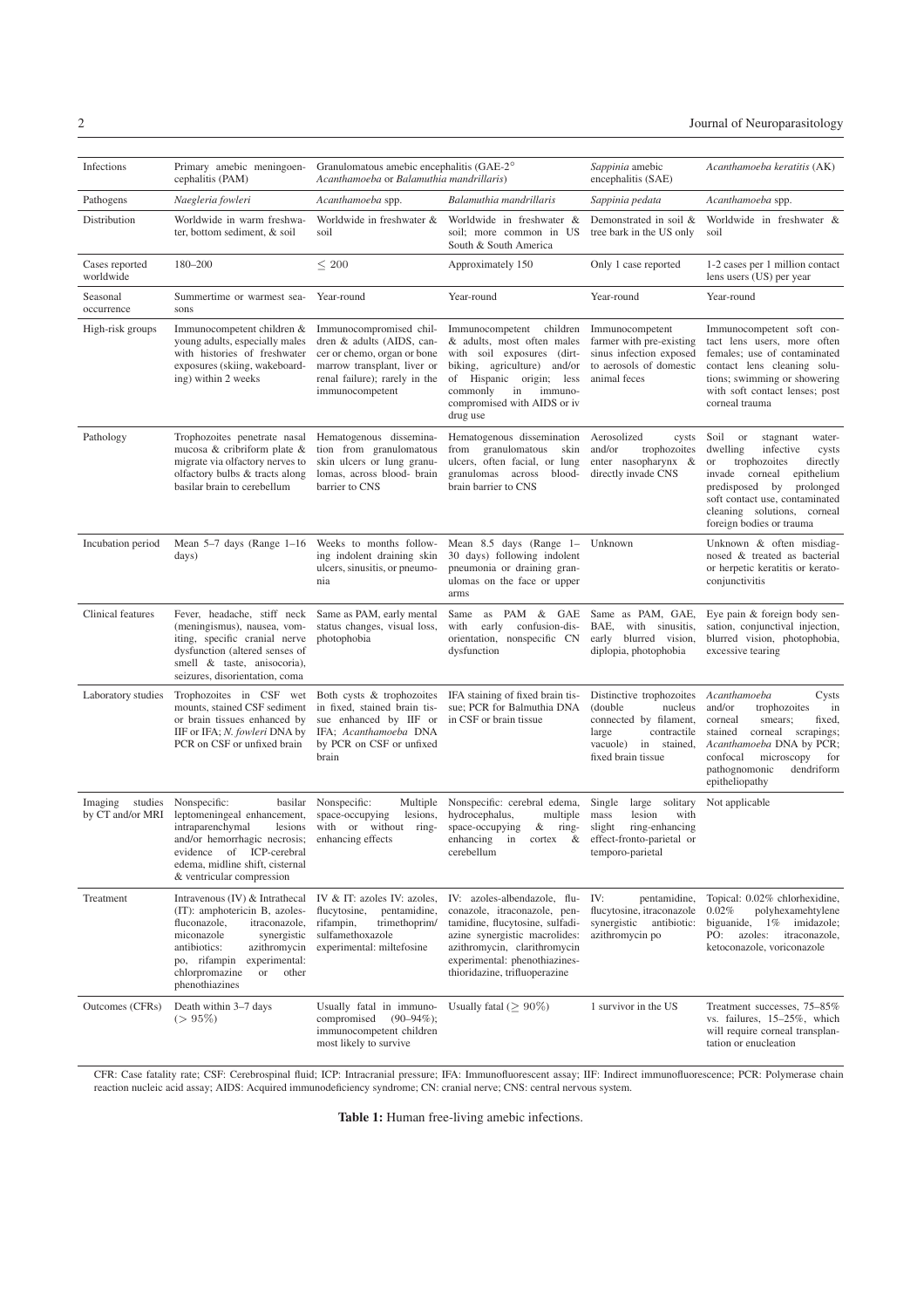

**Figure 1:** Number of confirmed cases of primary amebic meningoencephalitis (PAM), US, 1937–2007. Source: US Centers for Disease Control and Prevention (CDC), available at www.dpd.cdc.gov/mmwr/preview/mmwrhtml/mm5721a1.htm. No copyright permission required.

## **2 Materials and methods**

Initially, Medline, PubMed, Google<sup>(R)</sup>, and Google Scholar $\left(\mathbb{R}\right)$  search engines were queried for references using the following key MESH words: free-living amebae, free-living amebic infections, primary amebic meningoencephalitis, granulomatous amebic encephalitis, *Acanthamoeba* species, acanthamoebiasis, *Naegleria* species, *Naegleria fowleri*, *Balamuthia mandrillaris*, *Balamuthia* amebic encephalitis, balamuthiasis, Leptomyxed ameba, *Sappinia* species, *Sappinea diploidea*, and *Sappinia pedata*.

The only cases of PAM included in the review were cases with laboratory-confirmed detection of *N. fowleri*, *Acanthamoeba* spp., or *Balamuthia mandrillaris* life forms or DNA as detected by polymerase chain reaction (PCR) in cerebrospinal fluid (CSF), brain biopsy, or fixed brain tissue at autopsy. Sources of US cases of PAM came from the registry of the CDC's *Naegleria* Workgroup, which ultimately confirmed 121 cases of PAM in the US during the period 1937–2007 (Figure 1) [9]. Similar analyses were conducted for all CDC laboratory-confirmed cases of balamuthiasis  $(N = 15)$  in the US during the period, 1999–2007. Sources of US cases of *Balmuthia* GAE came from state departments of public health and the California Encephalitis Project (CEP), a joint project launched in 1998 by the California Department of Public Health and the CDC [8]. International cases of free-living amebic infections of the

brain required the same confirmatory diagnostics as the US cases, many of which were also confirmed by the US CDC.

#### **3 Results**

Primary amebic meningoencephalitis (PAM)

*N. fowleri*, the single causative agent of PAM, is a free-living ameboflagellate, that has no animal or human reservoirs [2, 3, 9, 13]. *N. fowleri* thrives in most types of hot freshwater including geothermal springs and warm water discharges from electrical power plants [2, 3, 9, 13, 25]. The free-living ameba feeds on bacteria and organic debris in freshwater, and exists in 3 life forms, 2 of which are infective: the environmentally stable cyst form and the motile amoeboidform, or trophozoite [6, 22, 24, 27, 36]. Although cases of PAM have resulted from inhalation of cyst-contaminated dust, infective trophozoites typically invade humans via intact or disrupted nasal mucosa; cross the cribriform plate; migrate along the basilar brain from the olfactory bulbs and tracts to the cerebellum; deeply penetrate the cortex to the periventricular system; and incite a purulent meningoencephalitis with rapid cerebral edema, resulting in increased intracranial pressure with early, usually fatal uncal and cerebellar herniation [6, 9, 10, 13, 17, 22, 24, 27, 36, 40, 44, 46, 49]. The life cycle of *N. fowleri* is depicted in Figure 2.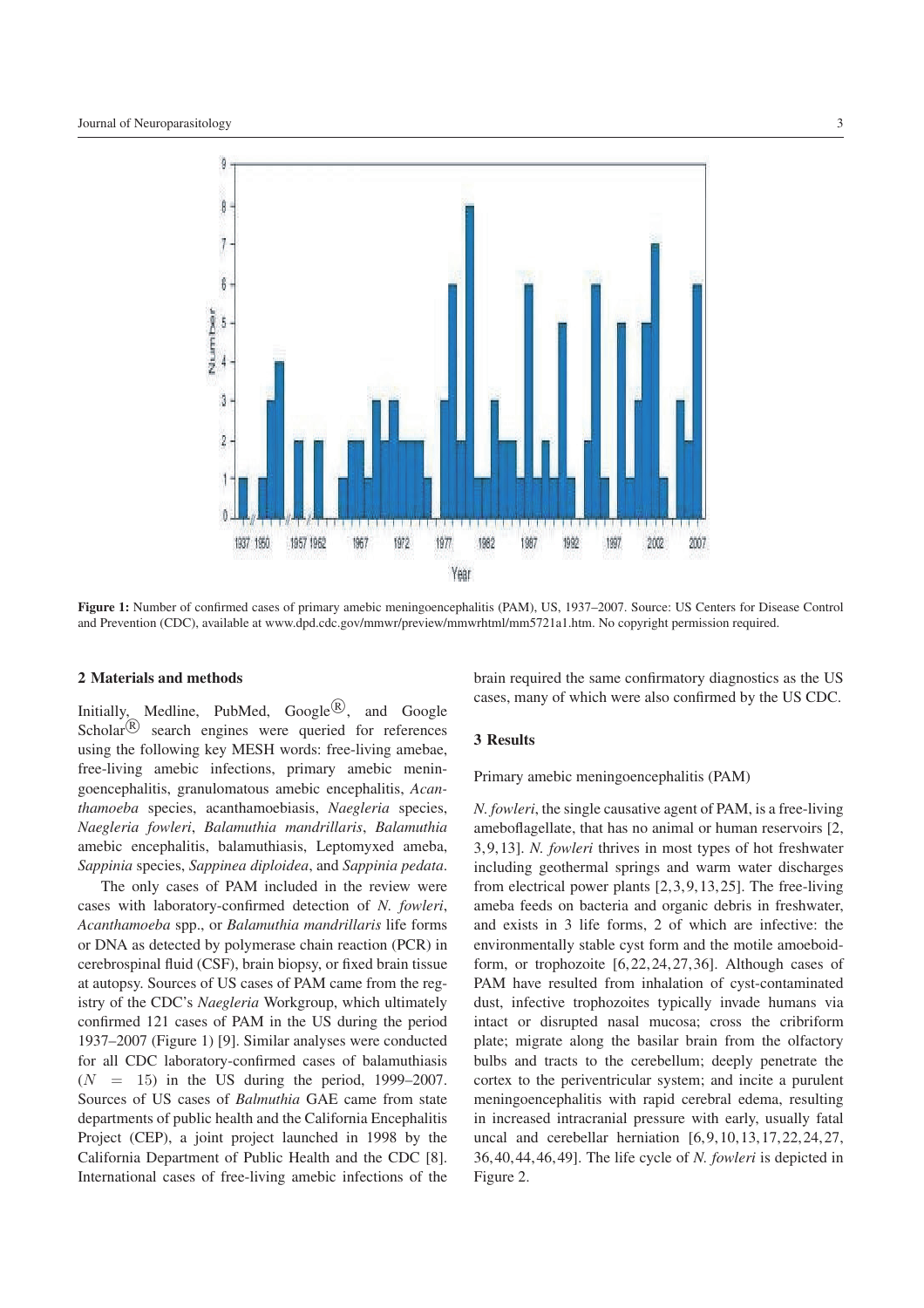

**Figure 2:** The life cycle of *Naegleria fowleri*, causative agent of primary amebic meningoencephalitis (PAM). Trophozoites penetrate the nasal mucosa and migrate directly to the brain. Diagnoses are confirmed by identifying infective trophozoites either in the cerebrospinal fluid (CSF) or brain tissue. Most cases are fatal. Source: US Centers for Disease Control and Prevention (CDC), available at www.dpd.cdc.gov/DPDx/HTML/ImageLibrary. No copyright permission required.

PAM cases typically occur when it is hot and dry for prolonged seasonal periods causing both higher freshwater temperatures and lower freshwater body levels [9]. The incubation period from freshwater exposure and infection to meningoencephalitis may range from 1–16 days, but is usually 5–7 days [9]. Significant risk factors for PAM in the US include male sex and warm recreational freshwater exposures in a seasonal summer pattern (July-August) in a southern tier state (Table 1) [9, 10].

The presenting clinical manifestations of PAM mimic acute bacterial meningitis and include presenting symptoms

of headache, anorexia, nausea, vomiting, rhinitis, lethargy, fever, and stiff neck. Disorientation, ataxia, cranial nerve dysfunction (anisocoria, altered senses of smell and taste), mental status changes, seizure activity, and loss of consciousness may follow shortly and within hours of initial assessment.

Initial screening laboratory studies are nonspecific and often demonstrate peripheral leukocytosis, hyperglycemia, and glycosuria. Blood cultures and peripheral blood Gram stains will be negative for bacteria and other microorganisms. The laboratory diagnosis of PAM may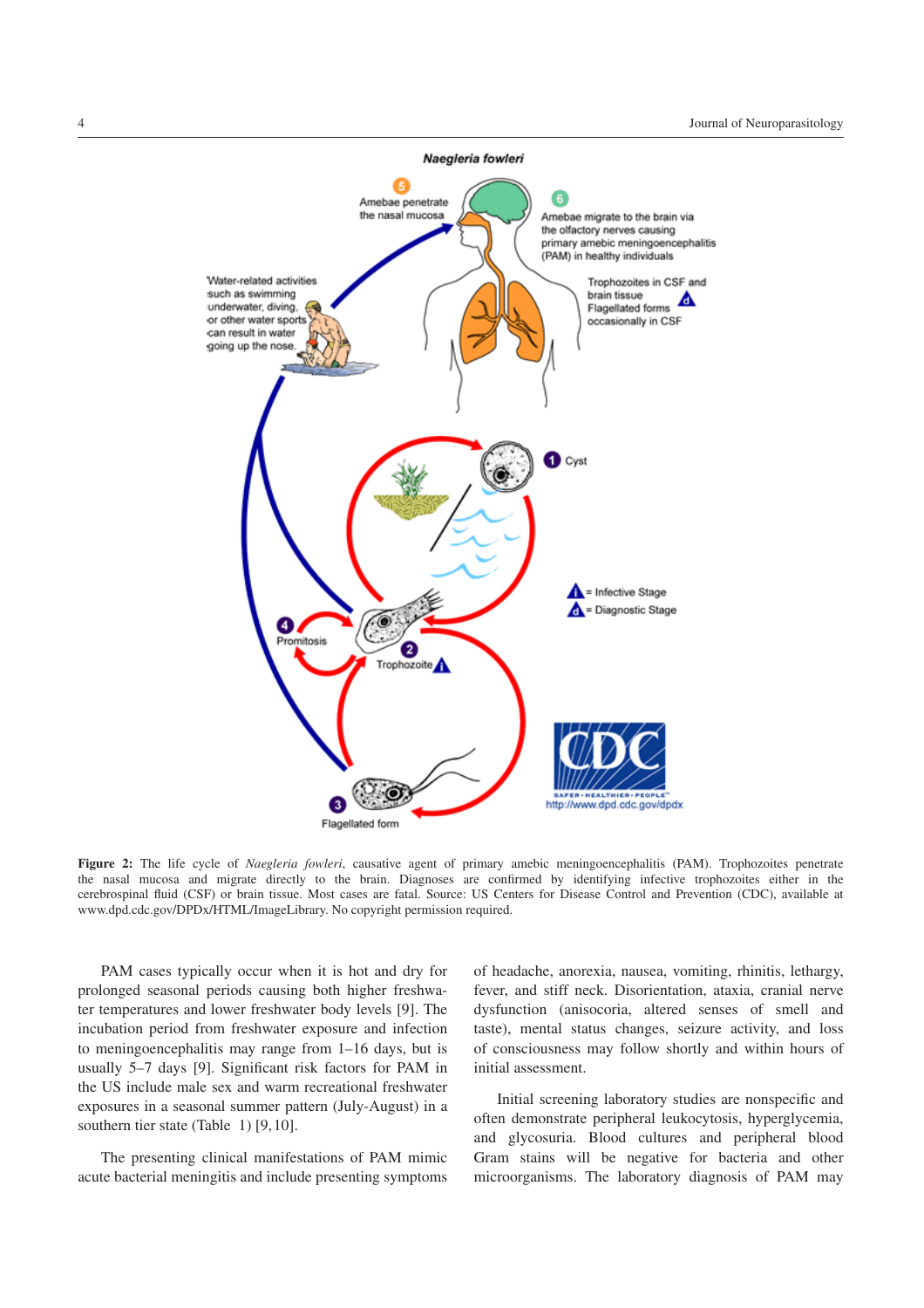be confirmed by one or more of the following laboratory techniques: (1) microscopic visualization of actively moving *N. fowleri* trophozoites in wet mount preparations of freshly centrifuged CSF, not previously frozen or refrigerated; (2) microscopic visualization of *N. fowleri* trophozoites in slide smears of centrifuged CSF sediments or stained, fixed brain biopsy or autopsy specimens; (3) microscopic visualization under ultraviolet light of *N. fowleri* trophozoites by immunofluorescent techniques using indirect fluorescent antibodies in slide sections of either hematoxylin and eosin (H&E)-stained unfixed/frozen brain tissue or H&E-stained fixed brain tissue; (4) demonstration of *N. fowleri* DNA by PCR from either CSF or brain tissue samples; or (5) microbiological culture of *N. fowleri* on agar media [9, 10, 27, 44].

Neuroimaging studies in PAM are also nonspecific and may be normal on initial cranial axial computerized tomography (CT) and magnetic resonance imaging (MRI) scans [10, 44]. Subsequent neuroimaging findings may include basilar leptomeningeal enhancement, massive cerebral edema, evidence of elevated intracranial pressure (midline shift, compressed ventricles, compressed brainstem and basilar cisterns, absence of subarachnoid spaces), and multifocal parenchymal lesions, often with evidence of hemorrhagic infarction or necrosis [10,44].

Although usually futile, successful treatment strategies for PAM have included combinations of aggressive cerebral edema-reducing therapies (corticosteroids, moderate hyperventilation, diuresis, hypertonic saline) and specific pharmacotherapy with antifungals (amphotericin B, miconazole) and synergistic antibiotics (rifampin, azithromycin) [17, 40, 46, 49]. The optimal duration of therapy is unknown. In 2004, Schuster noted that of the approximately 150 PAM cases reported by then, most patients had died and less than 10 patients had survived [46].

Today, PAM is best prevented by a combination of educational and behavioral modification strategies including the following [9, 10]. (1) Avoid water-related activities, such as swimming, diving, water skiing, jet skiing, and wakeboarding in bodies of warm freshwater, hot springs, and thermally polluted water, such as around coal-burning and nuclear electrical power plants. (2) Avoid similar waterrelated activities in warm freshwater during prolonged periods of high water temperatures and low water levels. (3) Hold the nose shut or use nose clips to avoid any traumatic disruptions in the nasal mucosal linings during vigorous water-related activities in warm freshwater, such as lakes, rivers, ponds, bayous, and hot springs. (4) Avoid similar water-related activities in drainage ditches, retention or oxidation ponds, and irrigation canals. (5) Avoid digging in or stirring up the sediment during all water-related activities in shallow, warm freshwater areas [9, 10].

# *Granulomatous amebic encephalitis (GAE)*

Unlike acute PAM, granulomatous amebic encephalitis (GAE) is a chronic infection of the brain that may disseminate to other organs hematogenously and usually occurs in immunosuppressed patients with AIDS or organ transplants, or in patients receiving chemotherapy for cancer or tuberculosis  $[1, 5, 29, 37, 47]$ . GAE may be caused by several species of *Acanthamoeba* or by another, phylogenetically related, free-living ameba, *Balamuthia mandrillaris*. *Acanthamoeba* species and *Balamuthia mandrillaris* are distributed worldwide in freshwater and soil, and can cause GAE year round [19, 29]. The portal of entry for these opportunistic pathogens is through the respiratory tract or via ulcerating skin wounds with hematogenous spread to the CNS and, less commonly, with dissemination to other organs in the severely immunocompromised (Figures 3 and 4) [19]. To date, approximately 200 cases of *Acanthamoeba* GAE and 150 cases of *Balamuthia* GAE have been reported with acanthamoebiasis still confined mostly to the immunocompromised; and balamuthiasis, affecting both immunocompromised and immunocompetent individuals [1, 4, 18, 20, 35]. Besides immunocompromise, other potential risk factors for balamuthiasis may include contact with stagnant freshwater or with contaminated soil, often through agricultural work, desert motorcycling, dirt-biking, or even gardening [18].

The incubation period for *Acanthamoeba* GAE could extend for weeks or months after primary inoculation in the skin, sinuses, or lungs, with subsequent draining ulcers, chronic sinusitis, or pneumonia [18]. Although primary inoculation with *Balamuthia mandrillaris* is also via the skin or lungs, the incubation period is shorter than in *Acanthamoeba* GAE with a mean of 8.5 days and a range of 1–30 days [19]. The clinical presentation of GAE from either causative pathogen is the same with early behavioral and personality changes, fever, depressed mental status, seizures, photophobia, visual loss, and nonspecific cranial nerve dysfunction, followed by signs of increased intracranial pressure, including headache, nausea, vomiting, and loss of consciousness [8, 34].

The laboratory diagnosis of GAE from either pathogen is also similar with cysts and trophozoites rarely identified in the CSF, but more often identified in fixed and stained skin ulcer biopsies, brain biopsies, and post-mortem brain tissues. Recently, several immunodiagnostic tests have been developed for diagnostic specimens in cases of suspected GAE including indirect immunofluorescent ultraviolet microscopy, indirect immunofluorescent antibody ultraviolet microscopy with specific anti-pathogen antibodies, and PCR assays for identification of specific pathogen DNA [33].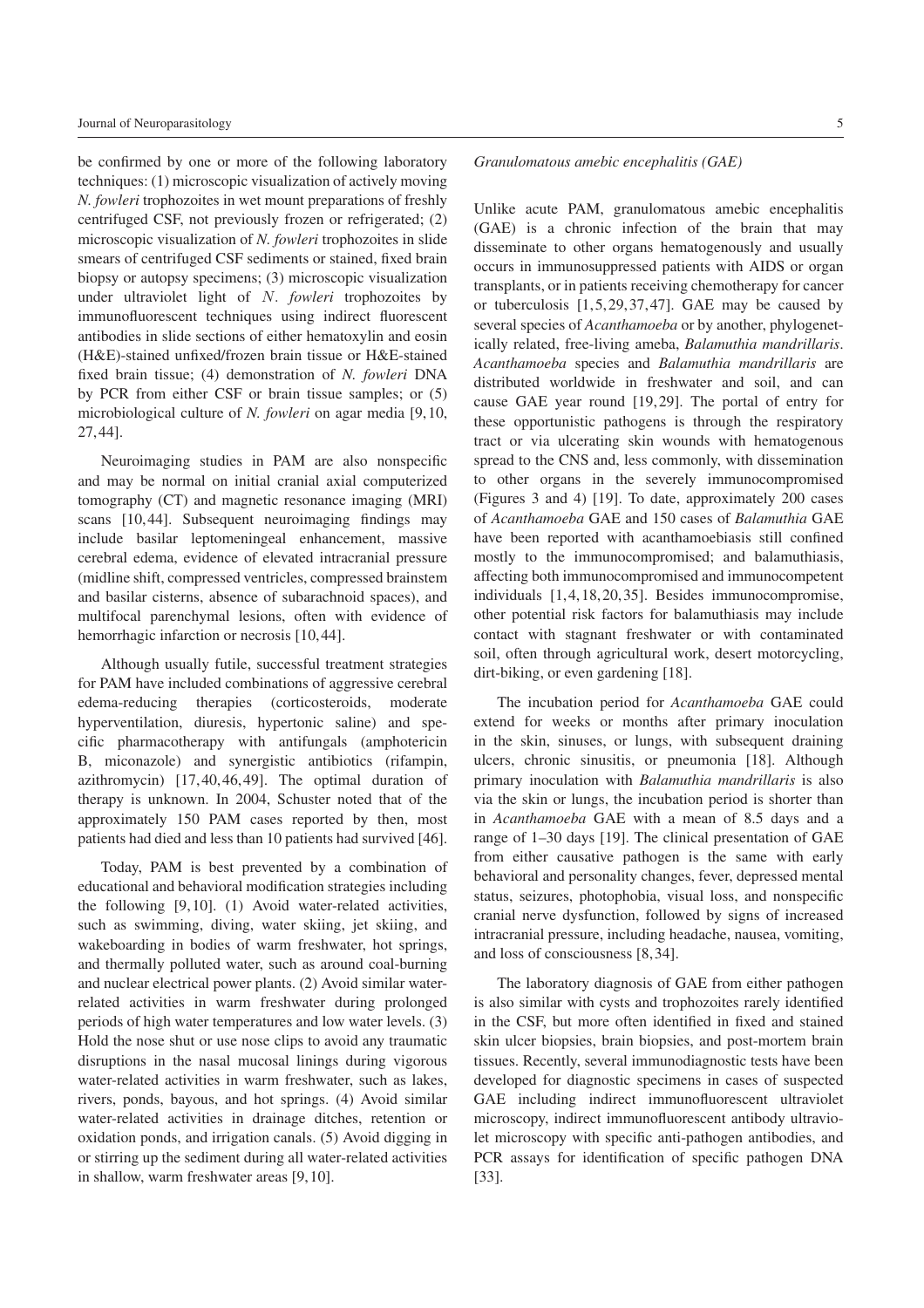

**Figure 3:** The life cycle of *Acanthamoeba* spp. causative agents of granulomatous amebic encephalitis (GAE). Trophozoites from these free-living amebae may infect humans by penetrating the nasal mucosa and migrating directly to the brain or spreading hematogenously from the lungs or skin infections to the brain. Diagnoses are confirmed by identifying infective cysts and/or trophozoites in brain tissue. Most cases are fatal. Source: US Centers for Disease Control and Prevention (CDC), available at www.dpd.cdc.gov/DPDx/HTML/ImageLibrary. No copyright permission required.

In 2006, Qvarnstrom and coinvestigators at the CDC described a new multiplex real-time PCR assay for the simultaneous detection of *Acanthamoeba* spp., *Balamuthia mandrillaris*, and *Naegleria fowleri*, which will permit rapid and specific detection of a single free-living ameba in clinical specimens within 5 hours [33]. This nucleic acid test will offer an important adjunct in the differential diagnosis of free-living amebic infections of the CNS, especially when immunodiagnostic tests are equivocal or unavailable, and cysts and trophozoites cannot be identified microscopically in CSF or brain specimens [33].

Neuroimaging studies by CT and/or MRI in GAE are nonspecific and often include single to multiple spaceoccupying lesions in the brain from the frontal cortex to the cerebellum with ring enhancing effects slightly more common in balamuthiasis than in acanthamoebiasis. Evidence of increased intracranial pressure will be present or will occur including midline shifts, cisternal and ventricular compression, and hydrocephalus.

Treatment strategies for GAE will include combinations of critical care techniques to reduce increased intracranial pressure, craniotomy for biopsy or excision of mass lesions, and combination pharmacotherapy with antifungals, antiprotozoal agents, synergistic antibiotics, and several experimental drug therapies that have shown promise *in vitro*, such as phenothiazines. Although case fatality rates in GAE are very high (90–94% in acanthamoebiasis and ≥ 90% in balamuthiasis), successful drug treatment combinations in acanthamoebiasis have included intravenous pentamidine isethionate; flucytosine (5-flurocytosine); the antifungals, amphotericin B, itraconazole or fluconazole; several synergistic antibiotics, including rifampin and trimethroprim/sulfamethoxazole (TMP/SMX), or amikacin, or oral sulfadiazine, and topical ketoconazole or miltefosine for skin ulcers [12, 19, 31, 39, 45].

In 2008, Aichelburg and colleagues in Vienna reported treating a patient successfully with disseminated tuberculosis and acanthamoebiasis with topical and oral miltefosine, a phosphocholine analog used to treat visceral leishmaniasis,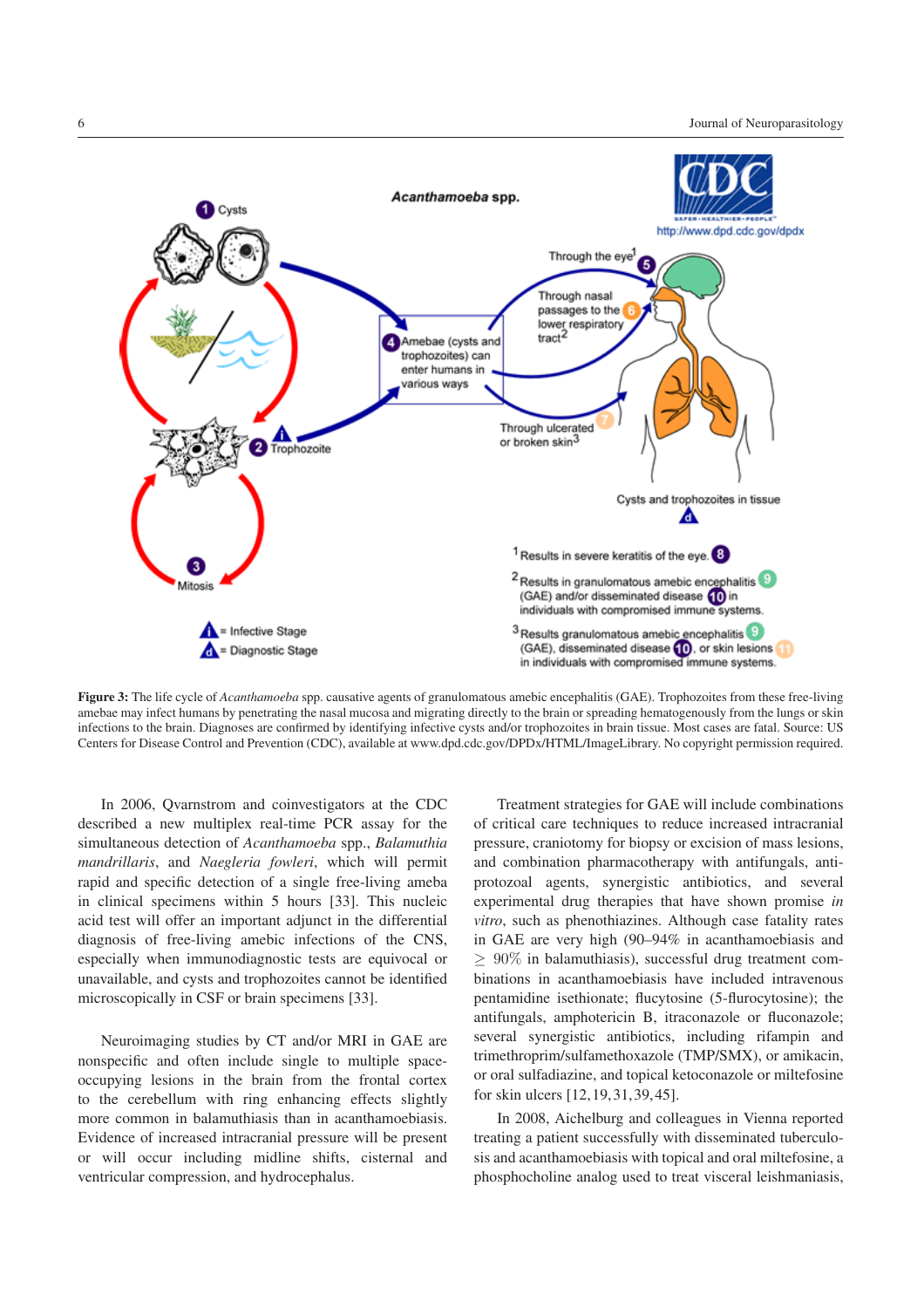

**Figure 4:** The life cycle of *Balamuthia mandrillaris*, a causative agent of granulomatous amebic encephalitis (GAE). Trophozoites from these free-living amebae may infect humans by penetrating the nasal mucosa and migrating directly to the brain or spreading hematogenously from the lungs or skin infections to the brain. Diagnoses are confirmed by identifying infective trophozoites in brain tissue. Most cases are fatal. Source: US Centers for Disease Control and Prevention (CDC), available at www.dpd.cdc.gov/DPDx/HTML/ImageLibrary. No copyright permission required.

and a combination of intravenous fluconazole, TMP/SMX, amikacin, and 4 tuberculostatic drugs [1]. Successful intravenous drug treatment combinations in balamuthiasis have included the antifungal azoles (albendazole, fluconazole, or itraconazole), flucytosine, pentamidine, sulfadiazine, the synergistic macrolide antibiotics (azithromycin or clarithromycin), and phenothiazines (thioridazine or trifluoperazine) [8]. In 2004, Schuster and Visvesvara demonstrated that the phenothiazines demonstrated in vitro efficacy against *Balamuthia mandrillaris* in clinical specimens, but the exact mechanism of action remains unexplained [39].

Prevention and control strategies for GAE should include (1) consideration of GAE in organ transplant and immunocompromised patients with encephalitis and skin ulcers not improving with standard therapies; (2) recognition of genetic risk factors for acanthamoebiasis and balamuthiasis in Hispanics less able to produce antibodies against causative free-living amebae; and (3) recognition of other soil or stagnant water risk

factors in immunocompetent patients with skin ulcers and unexplained meningoencephalitis [8, 23, 38].

## *Sappinia amebic encephalitis (SAE)*

The genus *Sappinia* contains two species of free-living amebae found in soil, tree bark, and animal feces, *S. diploidea* and *S. pedata* [7, 32]. Only one case of SAE has been reported in a 38-year-old immunocompetent male farmer in Texas who had contact with grazing animals and fecal-contaminated aerosols and soil; and presented with emesis, blurred vision, photophobia, headache, and loss of consciousness following a sinus infection [14, 15]. MRI demonstrated a 2 cm mass in the left temporal lobe with slight ring enhancement [14, 15]. The lesion was excised and cryosections of brain tissue showed trophozoites of free-living amebae with distinctive double nuclei, initially identified as *S. diploidea*, and later confirmed by RT-PCR at the CDC as *S. pedata* [7, 14, 15, 32]. The patient was successfully treated with intravenous azithromycin,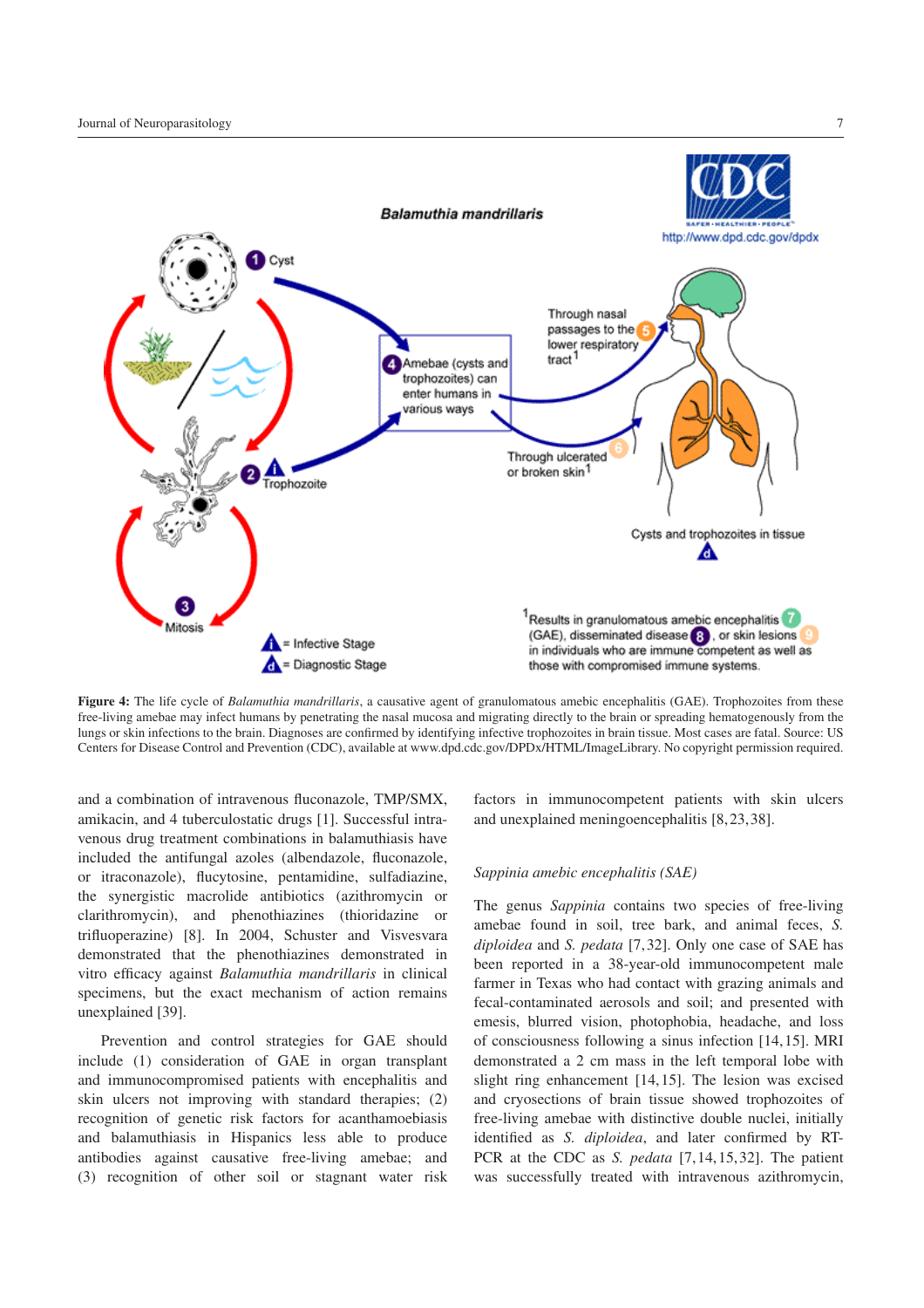International reports of initial cases of free-living amebic infections

In keeping with the increases in reported and confirmed cases of free-living amebic infections of the CNS in the US, new initial cases and case-clusters of free-living amebic infections of the CNS are now being reported throughout the temperate world. In 1993, Lares-Villa and coauthors reported the first 5 case-cluster of PAM in Mexico and isolated *Naegleria* from an irrigation canal [21]. In 1999, Sugita and coinvestigators reported the first case of PAM due to *N. fowleri* in Japan following an autopsy on a 25-year-old female, which demonstrated suppurative meningoencephalitis with amebic trophozoites in brain tissue [48]. In 2002, Shenoy and coauthors reported the first fatal case of PAM caused by *N. fowleri* in South India in a 5 month-old infant without a history of recreational freshwater exposure, other than being bathed in an artificial well, which later revealed infective *N. fowleri* trophozoites [42]. In 2004, Cogo and coauthors reported the first fatal case of PAM in Italy in a 9-year-old boy with a history of swimming in the Po River during the European heat wave of summer 2003, 10 days before the onset of symptoms [11]. As in the US experience with PAM, all international decedents were immunologically competent infants, children, and young adults [11, 21, 42, 43, 48].

In 2002, Shirabe and co-investigators reported the first case of *Balamuthia mandrillaris* GAE in Japan following an autopsy on a 78-year-old woman with Sjorgren's syndrome and no known environmental exposures, although potted plant exposures could not be excluded [43]. In 2004, Intalapaporn and coauthors reported the first case of *Balamuthia mandrillaris* GAE in Thailand following an autopsy on a 23-year-old healthy man who ran into a swamp during a motorcycle accident and sustained a nonhealing granulomatous wound on his nose 6 months earlier [16]. Although no microorganisms were detected in a biopsy of the nasal lesion, *Balamuthia* cysts and trophozoites were detected in fixed and stained brain tissue at autopsy [16]. In 2006, Oddo and coinvestigators reported the first case of *Balamuthia mandrillaris* GAE in Chile following an autopsy with identification of *Balamuthia* cysts and trophozoites in brain tissue in a 7-month-old, healthy male infant with a several week history of fever, seizures, and personality changes [30]. In 2009, Sheng and coauthors reported the first case of *Acanthamoeba* sp. GAE in Taiwan in a 63-year-old, previously healthy farmer who had fallen into a ditch of muddy water 2 weeks earlier; and survived after treatment with amphotericin B, rifampin, and corticosteroids [41]. As in the US cases of balamuthiasis,

most international cases of *Balamuthia* GAE were fatal and several were associated with either soil or stagnant water exposures and indolent, draining, granulomatous skin lesions [16, 30, 41, 43].

# **4 Conclusions**

Once considered nonpathogenic, the free-living amebae have emerged over recent decades as significant pathogenic threats to human health for several reasons including the following. (1) Free-living amebae are widely distributed in soil and freshwater throughout the temperate and tropical world, have environmentally stable cyst forms for overwintering, and have taken advantage of longer warm seasons to parasitize humans in their outdoor pursuits [8]. (2) Some free-living are frequently opportunistic, but can also evade host responses in immunocompetent individuals, such as *Acanthamoeba* spp., *Balamuthia mandrillaris*, and *Sappinia pedata*. (3) Free-living amebae are resistant to antimicrobial monotherapy and require combined therapy with a variety of antimicrobials and synergistic drugs. (4) Free-living amebic infections are difficult to diagnose unless suspected; the laboratory is alerted to the possibility of amebic forms in diagnostic specimens; and confirmatory immunological and molecular tests are available, usually at distant reference labs, such as the CDC. (5) Lastly, some ethnic groups, such as Hispanics, may be genetically predisposed to GAE because they cannot muster effective protective antibody responses to phylogenetically related *Acanthamoeba* spp. and *Balamuthia mandrillaris* [38].

Clinicians should suspect free-living amebic infections of the CNS in refractory cases of meningoencephalitis initially managed as aseptic or bacterial infections, especially in patients predisposed to such infections by regions visited, warm freshwater exposures, behavioral practices, ethnicity, or immunosuppression. Future investigations will be required to determine the significance of freshwater wakeboarding, popular among adolescents, as a significant risk factor for PAM and to determine any dose-response effects of global warming on rising freshwater temperatures and lower surface freshwater volumes on the multiplication and infectivity of aquatic free-living amebae.

#### **References**

- [1] A. C. Aichelburg, J. Walochnik, O. Assadian, H. Prosch, A. Steuer, G. Perneczky, et al., *Successful treatment of disseminated Acanthamoeba sp. infection with miltefosine*, Emerg Infect Dis, 14 (2008), pp. 1743–1746.
- [2] K. Anderson and A. Jamieson, *Primary amoebic meningoencephalitis*, Lancet, 2 (1972), p. 379.
- [3] J. Apley, S. K. Clarke, A. P. Roome, S. A. Sandry, G. Saygi, B. Silk, et al., *Primary amoebic meningoencephalitis in Britain*, Br Med J, 1 (1970), pp. 596–599.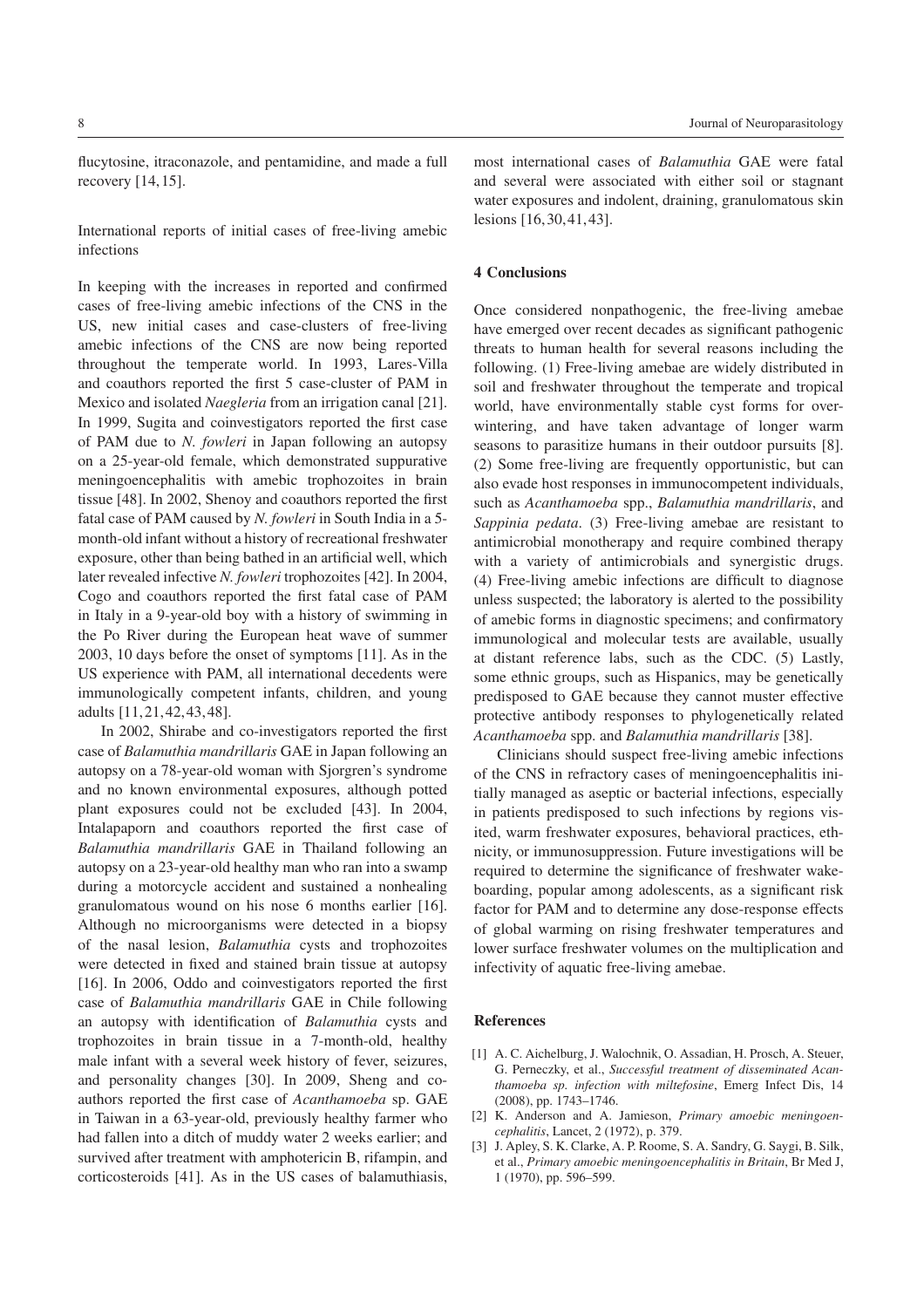- [4] A. Bakardjiev, P. H. Azimi, N. Ashouri, D. P. Ascher, D. Janner, F. L. Schuster, G. S. Visvesvara, and G. C., *Amebic encephalitis caused by Balamuthia mandrillaris: report of four cases*, Pediatr Infect Dis J, 22 (2003), pp. 447–453.
- [5] S. Barete, A. Combes, J. F. de Jonckheere, A. Datry, S. Varnous, V. Martinez, et al., *Fatal disseminated Acanthamoeba lenticulata infection in a heart transplant patient*, Emerg Infect Dis, 13 (2007), pp. 736–738.
- [6] N. D. Barnett, A. M. Kaplan, R. J. Hopkin, M. A. Saubolle, and M. F. Rudinsky, *Primary amoebic meningoencephalitis with Naegleria fowleri: clinical review*, Pediatr Neurol, 15 (1996), pp. 230–234.
- [7] M. W. Brown, F. W. Spiegel, and J. D. Silberman, *Amoeba at attention: phylogenetic affinity of Sappinia pedata*, J Eukaryot Microbiol, 54 (2007), pp. 511–519.
- [8] Centers for Disease Control and Prevention (CDC), *Balamuthia amebic encephalitis—California, 1999–2007*, MMWR Morb Mortal Wkly Rep, 57 (2008), pp. 768–771.
- [9] Centers for Disease Control and Prevention (CDC), *Primary amebic meningoencephalitis—Arizona, Florida, and Texas, 2007*, MMWR Morb Mortal Wkly Rep, 57 (2008), pp. 573–577.
- [10] Centers for Disease Control (CDC), *Primary amebic meningoencephalitis—North Carolina, 1991*, MMWR Morb Mortal Wkly Rep, 41 (1992), pp. 437–440.
- [11] P. E. Cogo, M. Scagli, S. Gatti, F. Rossetti, R. Alaggio, A. M. Laverda, et al., *Fatal Naegleria fowleri meningoencephalitis, Italy*, Emerg Infect Dis, 10 (2004), pp. 1835–1837.
- [12] T. R. Deetz, M. H. Sawyer, G. Billman, F. L. Schuster, and G. S. Visvesvara, *Successful treatment of Balamuthia amoebic encephalitis: presentation of 2 cases*, Clin Infect Dis, 37 (2003), pp. 1304–1312.
- [13] M. Fowler and R. F. Carter, *Acute pyogenic meningitis probably due to Acanthamoeba sp.: a preliminary report*, Br Med J, 2 (1965), pp. 740–742.
- [14] B. B. Gelman, V. Popov, G. Chaljub, R. Nader, S. J. Rauf, H. W. Nauta, et al., *Neuropathological and ultrastructural features of amebic encephalitis caused by Sappinia diploidea*, J Neuropathol Exp Neurol, 62 (2003), pp. 990–998.
- [15] B. B. Gelman, S. J. Rauf, R. Nader, V. Popov, J. Borkowski, G. Chaljub, et al., *Amoebic encephalitis due to Sappinia diploidea*, JAMA, 285 (2001), pp. 2450–2451.
- [16] P. Intalapaporn, C. Suankratay, S. Shuangshoti, K. Phantumchinda, S. Keelawat, and H. Wilde, *Balamuthia mandrillaris meningoencephalitis: the first case in southeast Asia*, Am J Trop Med Hyg, 70 (2004), pp. 666–669.
- [17] R. Jain, S. Prabhakar, M. Modi, R. Bhatia, and R. Sehgal, *Naegleria meningitis: a rare survival*, Neurol India, 50 (2002), pp. 470–472.
- [18] S. Jung, R. L. Schelper, G. S. Visvesvara, and H. T. Chang, *Balamuthia mandrillaris meningoencephalitis in an immunocompetent patient: an unusual clinical course and a favorable outcome*, Arch Path Lab Med, 128 (2004), pp. 466–468.
- [19] A. A. Koshy, B. G. Blackburn, and U. Singh, *Free-living amebas*, in Mandell, Douglas, and Bennett's Principles and Practice of Infectious Diseases, G. L. Mandell, J. E. Bennett, and R. Dolin, eds., Elsevier, Philadelphia, 7th ed., 2009, pp. 3427–3436.
- [20] P. Lackner, R. Beer, G. Broessner, R. Helbok, B. Pfausler, C. Brenneis, et al., *Acute granulomatous acanthamoeba encephalitis in an immunocompetent patient*, Neurocrit Care, 12 (2010), pp. 91–94.
- [21] F. Lares-Villa, J. F. De Jonckheere, H. De Moura, A. Rechi-Iruretagoyena, E. Ferreira-Guerrero, G. Fernandez-Quintanilla, et al., *Five cases of primary amebic meningoencephalitis in Mexicali, Mexico: study of the isolates*, J Clin Microbiol, 31 (1993), pp. 685–688.
- [22] P. Ma, G. S. Visvesvara, A. J. Martinez, F. H. Theodore, P. M. Daggett, and T. K. Sawyer, *Naegleria and Acanthamoeba infections: review*, Rev Infect Dis, 12 (1990), pp. 90–513.
- [23] S. K. Maciver, *The threat from Balamuthia mandrillaris*, J Med Microbiol, 56 (2007), pp. 1–3.
- [24] F. Marciano-Cabral, M. L. Cline, and S. G. Bradley, *Specificity of antibodies from human sera for Naegleria species*, J Clin Microbiol, 25 (1987), pp. 692–697.
- [25] F. Marciano-Cabral, R. MacLean, A. Mensah, and L. LaPat-Polasko, *Identification of Naegleria fowleri in domestic water sources by nested PCR*, Appl Environ Microbiol, 69 (2003), pp. 5864–5869.
- [26] D. J. Marcogliese, *The impact of climate change on the parasites and infectious diseases of aquatic animals*, Rev Sci Tech, 27 (2008), pp. 467–484.
- [27] A. J. Martinez and G. S. Visvesvara, *Laboratory diagnosis of pathogenic free-living amoebas: Naegleria, Acanthamoeba, and Leptomyxid*, Clin Lab Med, 11 (1991), pp. 861–872.
- [28] , *Free-living, amphizoic and opportunistic amebas*, Brain Pathol, 7 (1997), pp. 583–598.
- [29] D. Mutreja, Y. Jalpota, R. Madan, and V. Tewari, *Disseminated acanthamoeba infection in a renal transplant recipient: a case report*, Indian J Pathol Microbiol, 50 (2007), pp. 346–348.
- [30] B. D. Oddo, A. S. Ciani, and C. P. Vial, *[granulomatous amebic encephalitis caused by Balamuthia mandrillaris. First case diagnosed in Chile]*, Rev Chilena Infectol, 23 (2006), pp. 232–236.
- [31] S. Oliva, M. Jantz, R. Tiernan, D. L. Cook, and M. A. Judson, *Successful treatment of widely disseminated acanthamoebiasis*, South Med J, 92 (1999), pp. 55–57.
- [32] Y. Qvarnstrom, A. J. da Silva, F. L. Schuster, B. B. Gelman, and G. S. Visvesvara, *Molecular confirmation of Sappinia pedata as a causative agent of amoebic encephalitis*, J Infect Dis, 199 (2009), pp. 1139–1142.
- [33] Y. Ovarnstrom, G. S. Visvesvara, R. Sriram, and A. J. da Silva, *Multiplex real-time PCR assay for simultaneous detection of Acanthamoeba spp., Balamuthia mandrillaris, and Naegleria fowleri*, J Clin Microbiol, 44 (2006), pp. 3589–3595.
- [34] V. Radhakrishnan, R. Bhatia, G. S. Panda, and S. Bakhshi, *Acanthamebic meningoencephalitis presenting as personality change*, Pediatr Infect Dis J, 28 (2009), p. 555.
- [35] R. Ranjan, A. Handa, A. Choudhary, and S. Kumar, *Acanthamoeba infection in an interhemispheric ependymal cyst: a case report*, Surg Neurol, 72 (2009), pp. 185–189.
- [36] M. F. Reilly, F. Marciano-Cabral, D. W. Bradley, and S. G. Bradley, *Agglutination of Naegleria fowleri and Naegleria gruberi by antibodies in human serum*, J Clin Microbiol, 17 (1983), pp. 576– 581.
- [37] D. A. Schaumberg, K. K. Snow, and M. R. Dana, *The epidemic of Acanthamoeba keratitis: where do we stand?*, Cornea, 17 (1998), pp. 3–10.
- [38] F. L. Schuster, C. Glaser, S. Honarmand, J. H. Maguire, and G. S. Visvesvara, *Balamuthia amebic encephalitis risk, Hispanic Americans*, Emerg Infect Dis, 10 (2004), pp. 1510–1512.
- [39] F. L. Schuster and G. S. Visvesvara, *Opportunistic amoebae: challenges in prophylaxis and treatment*, Drug Resist Updat, 7 (2004), pp. 41–51.
- [40] J. S. Seidel, P. Harmatz, G. S. Visvesvara, A. Cohen, J. Edwards, and J. Turner, *Successful treatment of primary amebic meningoencephalitis*, N Engl J Med, 306 (1982), pp. 346–348.
- [41] W. H. Sheng, C. C. Hung, H. H. Huang, S. Y. Liang, Y. J. Cheng, D. D. Ji, et al., *First case of granulomatous amebic encephalitis caused by Acanthamoeba castellanii in Taiwan*, Am J Trop Med Hyg, 81 (2009), pp. 277–279.
- [42] S. Shenoy, G. Wilson, H. V. Prashanth, K. Vidyalakshmi, B. Dhanashree, and R. Bharath, *Primary meningoencephalitis by Naegleria fowleri: first reported case from Mangalore, South India*, J Clin Microbiol, 40 (2002), pp. 309–310.
- [43] T. Shirabe, Y. Monobe, and G. S. Visvesvara, *An autopsy case of amebic meningoencephalitis. The first Japanese case caused by Balamuthia mandrillaris*, Neuropathology, 22 (2002), pp. 213– 217.